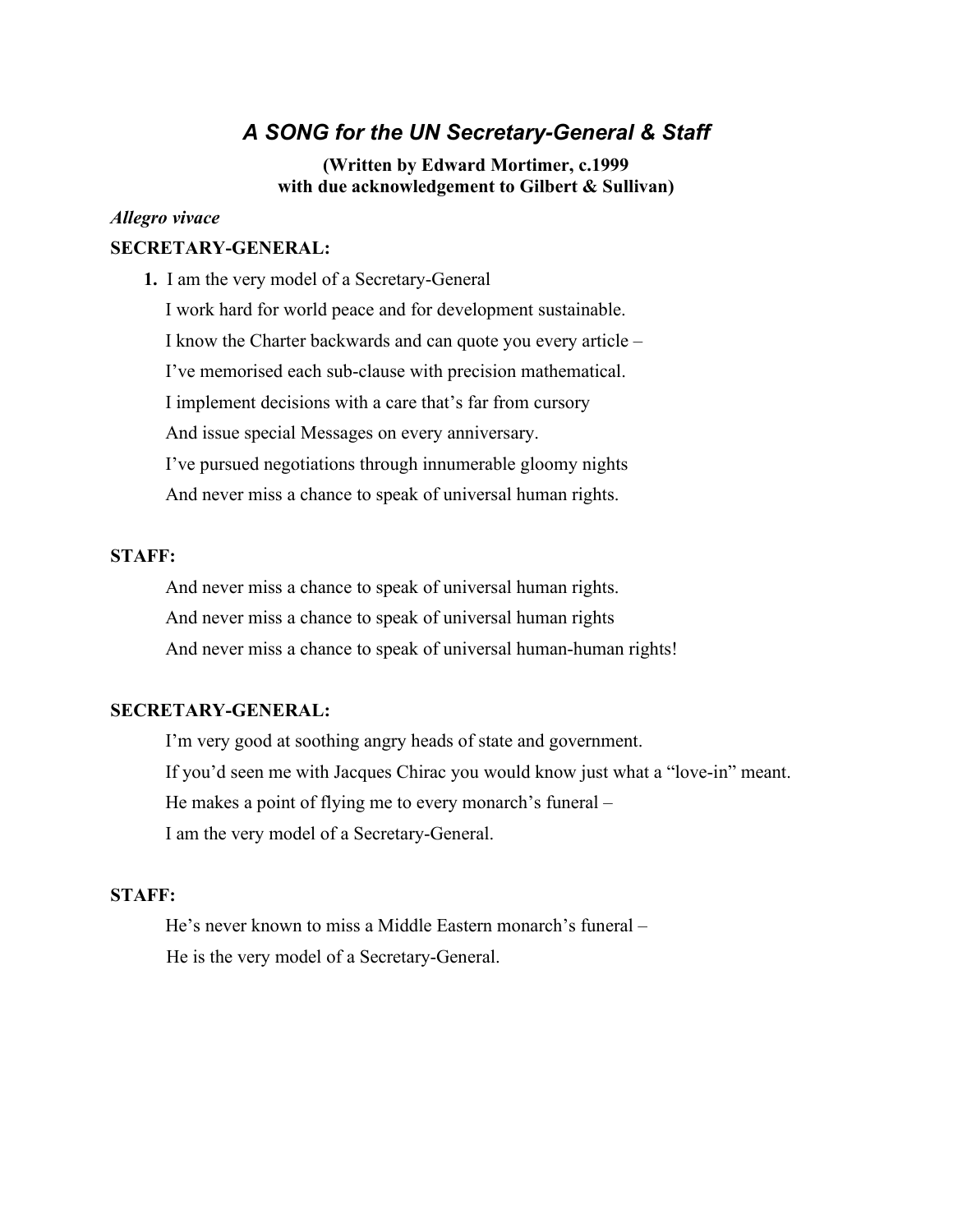#### **SECRETARY-GENERAL**:

**2.** My efforts at Reform are something no one should be leery at. Since taking office I have galvanised the Secretariat. Of UN-speak and acronyms I have pronounced the banishment And I now hold weekly meetings with my Group of Senior Management. It's true that crises often do oblige me overseas to be, But that is why I've introduced a formidable DSG Who, what is more, is feminine – which makes it pretty plain-seeming That I'm committed seriously to top-down gender mainstreaming.

#### **STAFF:**

He is committed seriously to top-down gender mainstreaming. He is committed seriously to top-down gender mainstreaming. He is committed seriously to top-down gender gender mainstreaming!

#### **SECRETARY-GENERAL:**

Inspire a student audience is really something which I can – I've spoken at Commencements from Witwatersrand to Michigan. And when U.N.A. needs a speaker for its annual gala dinner, all Will say I am the model of a Secretary-General.

#### **STAFF:**

Yes, when they need a speaker for their annual gala dinner, all Agree he is the model of a Secretary-General.